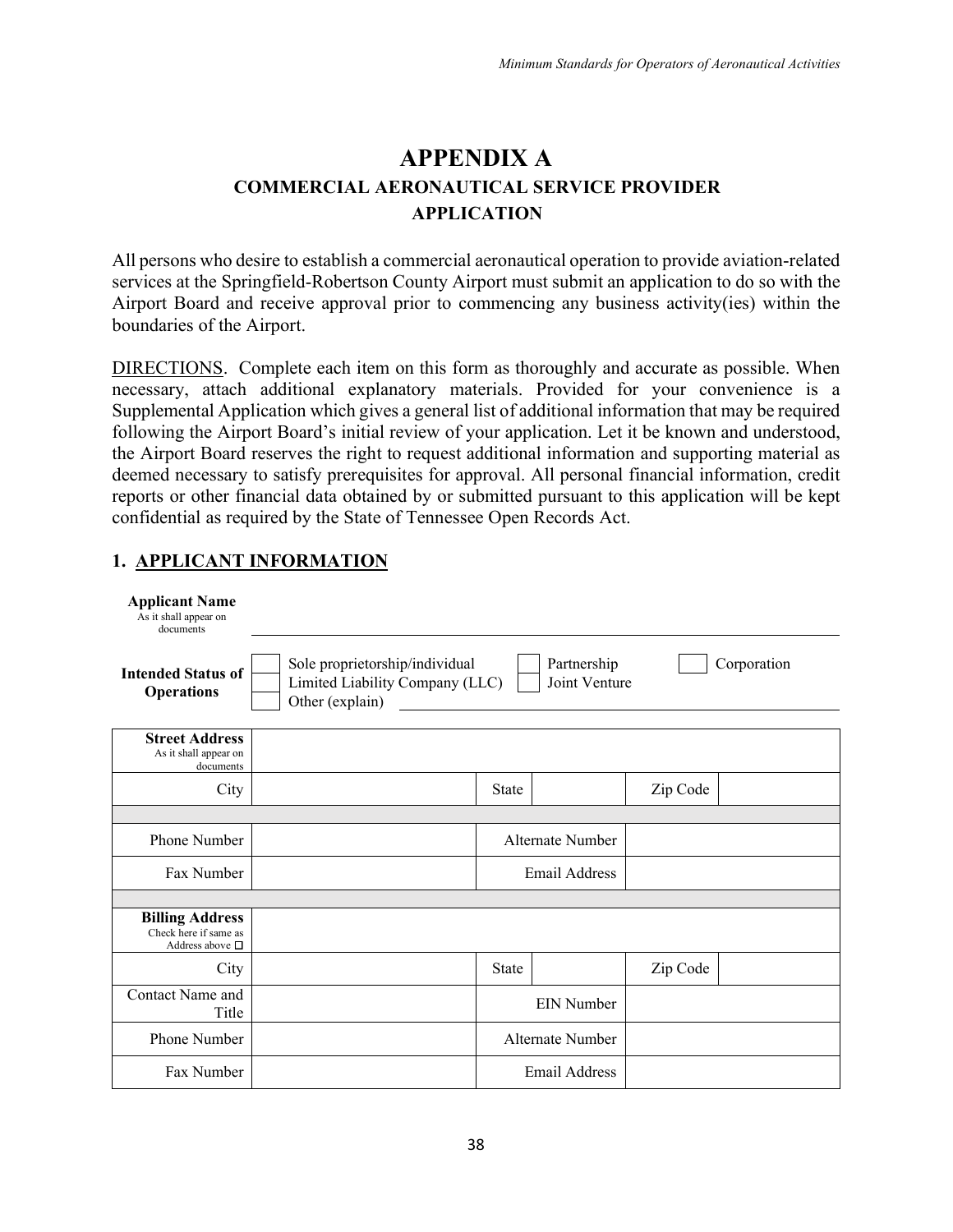### **2. PERSONAL AND FINANCIAL BACKGROUND INFORMATION**

*Please attach additional sheets as necessary to provide required details and/or explanations.*

|    |                                                                                 | <b>YES</b> |  |
|----|---------------------------------------------------------------------------------|------------|--|
| Α. | Has the applicant ever had a bond or surety canceled or forfeited?              |            |  |
|    | If yes, attach a statement naming the bonding company, date, amount and reason. |            |  |
| В. | Has the applicant ever been declared bankrupt?                                  |            |  |
|    | If yes, attach a copy of the Petition.                                          |            |  |
| C. | Has the applicant ever been convicted of a felony?                              |            |  |
|    | If yes, provide date, court location, case number and details of conviction.    |            |  |
|    | Has the applicant ever been involved in any litigation, liens, or claims        |            |  |
| D. | against any airport, municipality or insurance, liability, or workers           |            |  |
|    | compensation?                                                                   |            |  |
|    | If yes, attach detailed information on such.                                    |            |  |
| Е. | Has the applicant ever had any credit problems?                                 |            |  |

# *If yes, explain.*

### **3. PROPSED BUSINESS**

A. NATURE OR TYPE OF BUSINESS *Check all activities/operations proposed to be conducted. Please refer to the Springfield-Robertson County Minimum Standards*

| <b>Aircraft Support Services</b> | <b>Flight Operations</b> | <b>On-Demand Flying Services</b> |  |
|----------------------------------|--------------------------|----------------------------------|--|
| Aircraft Storage                 | Air Carrier Operations   | Aircraft rental to the public    |  |
| <b>Aircraft Painting</b>         | Air Taxi Operations      | Flight School                    |  |
| Aircraft Maintenance             | Transportation of Cargo  | Ground school or Flight          |  |
| (major and/or minor)             |                          | Examiner                         |  |
| Repair or reconditioning of      | Transportation of Mail   | Aerial operations (ie. crop      |  |
| used aircraft                    |                          | dusting)                         |  |
| Aircraft parts sales             | Other (specify below)    | Corporate Flight Department      |  |
| Avionics sales, repair           |                          | Aircraft charter for any         |  |
| and/or installation              |                          | purpose                          |  |
| Aircraft sales, leasing,         |                          | Aerial advertising               |  |
| and/or brokerage                 |                          |                                  |  |
| Sale of aeronautical items       |                          | Aerial photography or survey     |  |
| and/or supplies (charts etc)     |                          |                                  |  |
| Aircraft Management              |                          | Sightseeing flights              |  |
| <b>Aircraft Detailing</b>        |                          |                                  |  |
| Other (specify below)            |                          | Other (specify below)            |  |

If 'Other' is checked above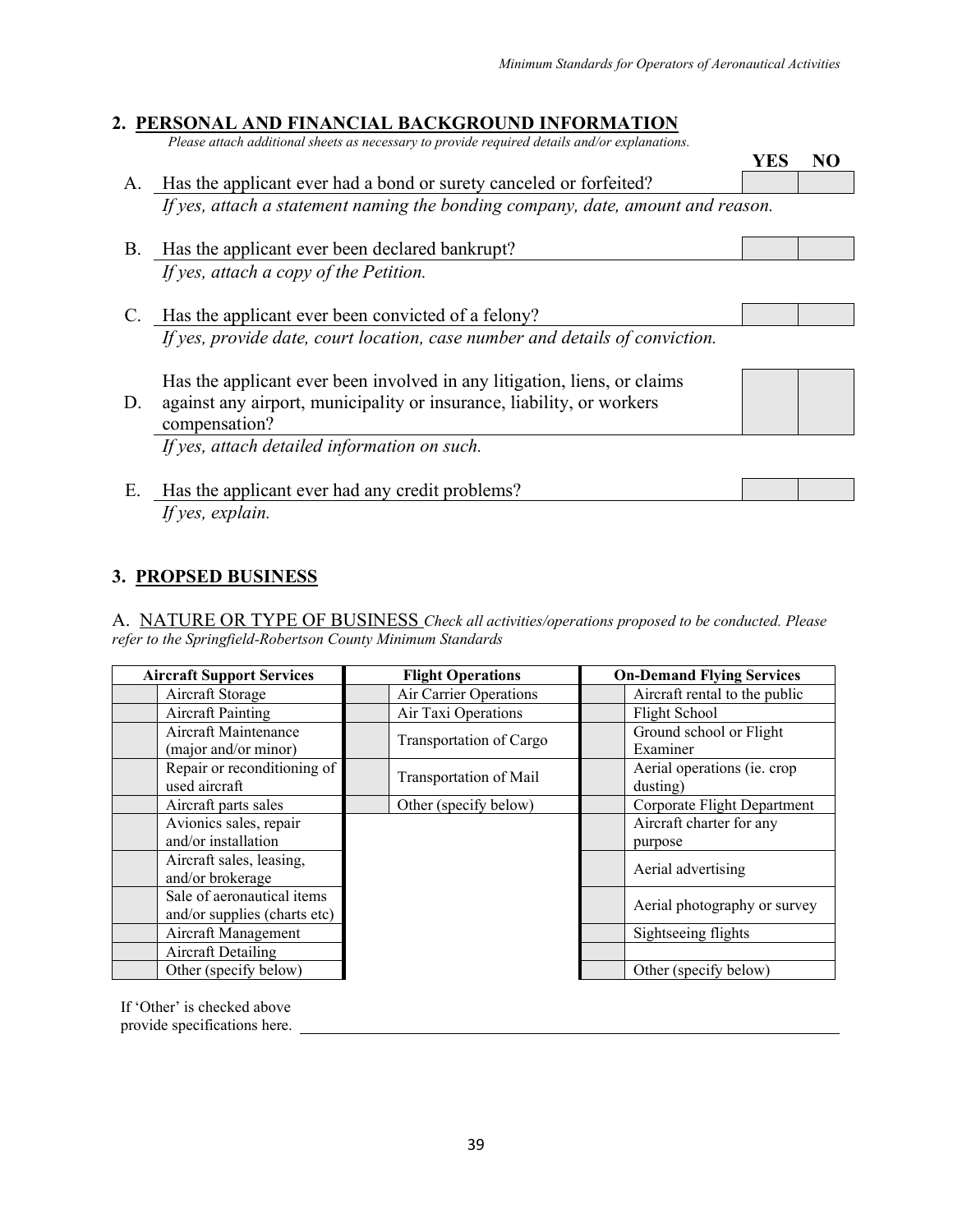B. BUSINESS OWNERSHIP INFORMATION *List all persons or companies that will own an interest in the proposed business, including financial institutions if applicable.*

| Name                     | Phone Number |          |
|--------------------------|--------------|----------|
| <b>Street</b><br>Address |              |          |
| City                     | State        | Zip Code |
|                          |              |          |
| Name                     | Phone Number |          |
| <b>Street</b><br>Address |              |          |
| City                     | State        | Zip Code |
|                          |              |          |
| Name                     | Phone Number |          |
| <b>Street</b><br>Address |              |          |
| City                     | State        | Zip Code |

C. BUSINESS OPERATIONS DESCRIPTION *Provide responses to the below items on a separate document and attach to application upon submission.*

1. Please provide a brief explanation of the type of commercial aeronautical operation(s) you propose to run and all services you will offer and to whom.

2. Identify specific needs, such as type and minimum size/square footage of land and/or existing facilities, including required utilities, pavements, ramp, etc. as applicable.

3. If proposing new construction, indicate any special consideration for equipment, drainage, lighting, etc. and describe the estimated cost of any structures and your planned method of financing such improvements. Attach a site plan and/or drawing as applicable.

*NOTE: Prior to an official lease agreement with the Airport Board, the applicant must file a 7460-1 'Notice of Proposed Construction or Alteration' with the FAA and submit FAA's response to the Airport Board. If impacts to the Airport or its operations are indicated, the applicant must alleviate such to the satisfaction of the Airport Manager prior to commencing said lease, proposed construction and intended operations.*

4. Identify your proposed commencement date of operations.

5. Will any part of the operations of this business require the storage, use or transport of volatile, hazardous or toxic chemicals or waste on Airport property? If yes, please explain in detail and what steps are being taken to secure the appropriate compulsory licenses.